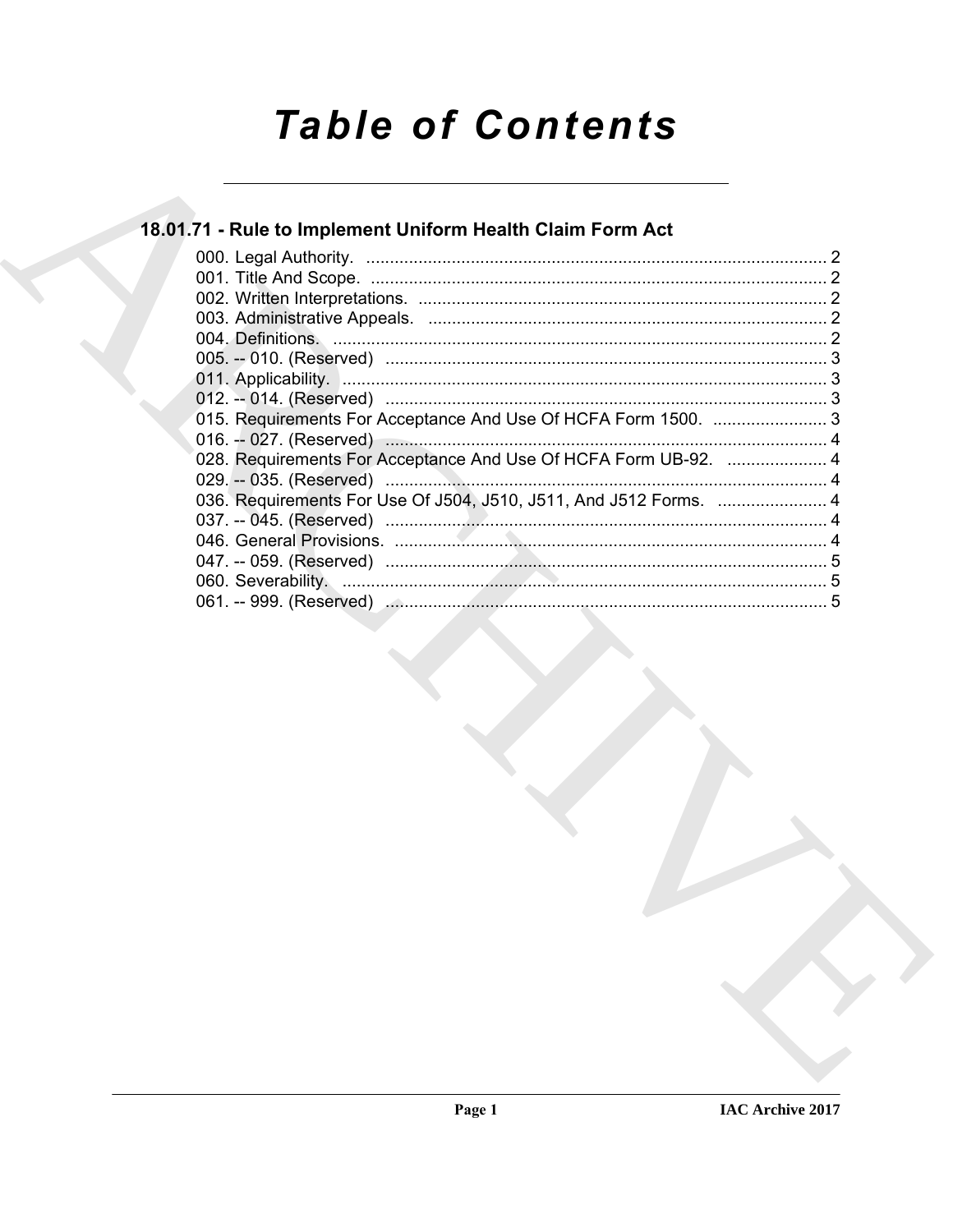#### **IDAPA 18 TITLE 01 CHAPTER 71**

# **18.01.71 - RULE TO IMPLEMENT UNIFORM HEALTH CLAIM FORM ACT**

# <span id="page-1-1"></span><span id="page-1-0"></span>**000. LEGAL AUTHORITY.**

These rules are promulgated and adopted pursuant to the authority vested in the Director under Title 41, Chapter 2, Idaho Code. (7-1-95) Idaho Code. (7-1-95)

# <span id="page-1-2"></span>**001. TITLE AND SCOPE.**

**01. Title**. These rules shall be cited in full as Idaho Department of Insurance Rules, IDAPA 18.01.71, "Rule to Implement Uniform Health Claim Form Act."

**02. Scope**. The purpose and intent of these rules is to standardize the forms used in the billing and reimbursement of health care, reduce the number of forms utilized and increase efficiency in the reimbursement of health care through standardization. (7-1-95)

### <span id="page-1-3"></span>**002. WRITTEN INTERPRETATIONS.**

In accordance with Section 67-5201(19)(b)(iv), Idaho Code, this agency may have written statements which pertain to the interpretation of the rules of the chapter, or to the documentation of compliance with the rules of this chapter. These documents will be available for public inspection and copying at cost in the main office and each regional or district office of this agency. district office of this agency.

### <span id="page-1-4"></span>**003. ADMINISTRATIVE APPEALS.**

All contested cases shall be governed by the provisions of IDAPA 04.11.01, "Idaho Rules of Administrative Procedure of the Attorney General." (7-1-95)

# <span id="page-1-6"></span><span id="page-1-5"></span>**004. DEFINITIONS.**

As used in these Rules. (7-1-95)

<span id="page-1-7"></span>**01. ASC X12N Standard Format**. ASC X12N standard format means the standards for electronic data interchange within the health care industry developed by the Accredited Standards Committee X12N Insurance Subcommittee of the American National Standards Institute.

<span id="page-1-8"></span>**02. CDT Codes**. CDT Codes means the current dental terminology prescribed by the American Dental ion or the most recently approved edition. (7-1-95) Association or the most recently approved edition.

<span id="page-1-9"></span>**CPT Codes**. CPT Codes means the most recent edition of the physicians current procedural ished by the American Medical Association. (7-1-95) terminology, published by the American Medical Association.

<span id="page-1-12"></span>**04. HCFA Form UB-92**. HCFA Form UB-92 means the health insurance claim form maintained by r use by the institutional care practitioners or its electronic counterpart. (7-1-95) HCFA for use by the institutional care practitioners or its electronic counterpart.

<span id="page-1-11"></span>**DEFA Form 1500**. HCFA Form 1500 means the health insurance claim form maintained by HCFA care practitioners or its electronic counterpart. (7-1-95) for use by health care practitioners or its electronic counterpart.

<span id="page-1-13"></span><span id="page-1-10"></span>**06. HCFA**. HCFA means Health Care Financing Administration of the U.S. Department of Health and Vervices Human Services.

**CHAPTER 71**<br>
18.01.71 - ROLE TO IMPLEMENT UNIFORM HEALTH CLAIM FORM ACT<br>
19.1.1. LITTLE AND SCOTE<br>
19.1. LITTLE AND SCOTE:<br>
19.1. TITLE AND SCOTE:<br>
19.1. TITLE AND SCOTE:<br>
19.1. TITLE AND SCOTE:<br>
19.1. TITLE AND SCOTE:<br> **07. HCPCS**. HCPCS means HCFA's Common Procedure Coding System, a coding system which describes products, supplies, procedures and health professional services and includes, the American Medical Association's (AMA's), Physician Current Procedural Terminology codes (CPT), alphanumeric codes, and related modifiers. This includes:

**a.** HCPCS Level 1 Codes which are the AMA's CPT codes and modifiers for professional services and procedures.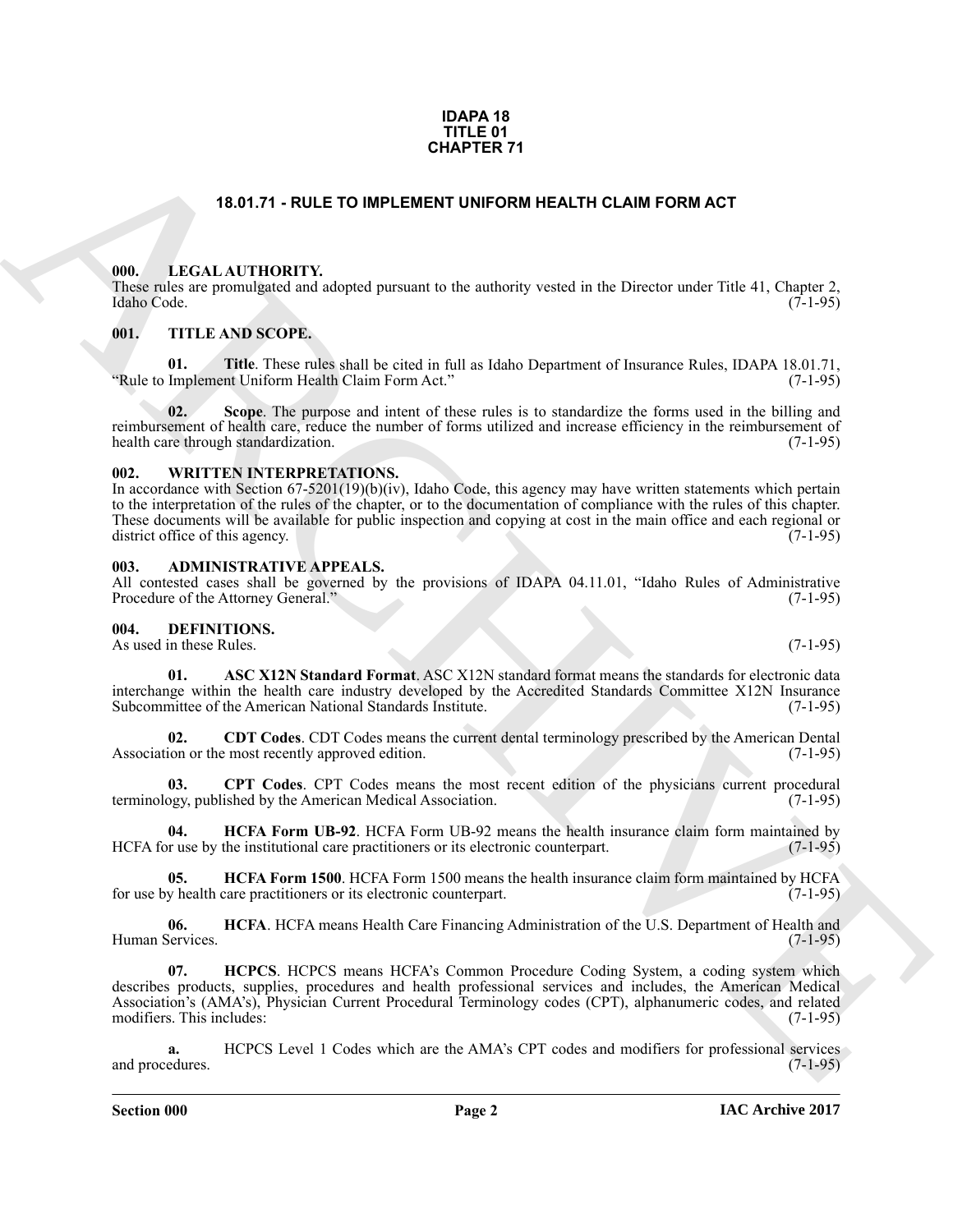# *IDAHO ADMINISTRATIVE CODE IDAPA 18.01.71 - Rule to Implement Uniform Health Claim Form Act*

**b.** HCPCS Level 2 Codes which are national alpha-numeric codes and modifiers for health care and supplies, as well as some codes for professional services not included in the AMA's CPT. (7-1-95) products and supplies, as well as some codes for professional services not included in the AMA's CPT.

**c.** HCPCS Level 3 Codes which are local alpha-numeric codes and modifiers for items and services not included in HCPCS Level 1 or HCPCS Level 2. (7-1-95)

<span id="page-2-7"></span>**08. Health Care Practitioner**. Health Care Practitioner means any person providing health care services that are paid directly or indirectly by issuers. (7-1-95)

<span id="page-2-8"></span>**09. ICD Codes**. ICD Codes means the most recent edition of the diagnosis and procedure codes in the International Classification of Diseases clinical modifications published by the U.S. Department of Health and Human Services.

<span id="page-2-9"></span>**10. Institutional Care Practitioner**. Institutional Care Practitioner means any institution providing health care services that are paid directly or indirectly by insures. (7-1-95)

<span id="page-2-10"></span>**11. Issuer**. Issuer means an insurance company, fraternal benefit society, health care service plan, health maintenance organization, Idaho State administrative agencies, third party administrator, and any other entity reimbursing the costs of health care expenses. (7-1-95)

<span id="page-2-11"></span>**12. J504, J510, J511, and J512 Forms**. J504, J510, J511 and J512 Forms means the uniform dental claim form approved by the American Dental Association for use by dentists.

<span id="page-2-12"></span>**13. Revenue Codes**. Revenue Codes means the codes established for use by institutional care practitioners by the National Uniform Billing Committee or by the State Uniform Billing Committee. (7-1-95)

# <span id="page-2-0"></span>**005. -- 010. (RESERVED)**

# <span id="page-2-4"></span><span id="page-2-1"></span>**011. APPLICABILITY.**

<span id="page-2-5"></span>**01. Affected Parties**. Except as otherwise specifically provided, the requirements of this rule apply to realth care practitioners, and institutional care practitioners. (7-1-95) issuers, health care practitioners, and institutional care practitioners.

<span id="page-2-6"></span>**02. Requests for Additional Information**. Nothing in this rule shall prevent an issuer from requesting additional information that is not contained on the forms required under this rule to determine eligibility of the claim for payment if required under the terms of the policy or certificate issued to the claimant. (7-1-95)

# <span id="page-2-2"></span>**012. -- 014. (RESERVED)**

# <span id="page-2-14"></span><span id="page-2-13"></span><span id="page-2-3"></span>**015. REQUIREMENTS FOR ACCEPTANCE AND USE OF HCFA FORM 1500.**

**Equivariant of Finding Construction** (and not the set of the set of the set of the set of the set of the set of the set of the set of the set of the set of the set of the set of the set of the set of the set of the set o **01. Acceptance and Use of HCFA Form 1500**. Issuers shall accept and health care practitioners, other than dentists, shall use the HCFA Form 1500 and instructions provided for the completion of the HCFA Form 1500 when filing claims with issuers for professional services, as applicable. Health care practitioners that provide patients with the billing information for the patient to submit to the issuer for reimbursement shall provide a properly completed HCFA Form 1500 (at a minimum portions 1-13, as applicable) in addition to any other explanatory information. (7-1-95) information. (7-1-95)

**02.** Required Coding System. Issuers shall require health care practitioners to use the following vector for the initial filing of claims for health care services: coding system for the initial filing of claims for health care services:

- <span id="page-2-16"></span>**a.** HCPCS Codes; and (7-1-95)
	-

<span id="page-2-15"></span>**b.** ICD Codes. (7-1-95)

**03. Additional Requirements**. Issuers may only require health care practitioners to use other explanations with a code or to furnish additional information with the initial submission of a HCFA Form 1500 under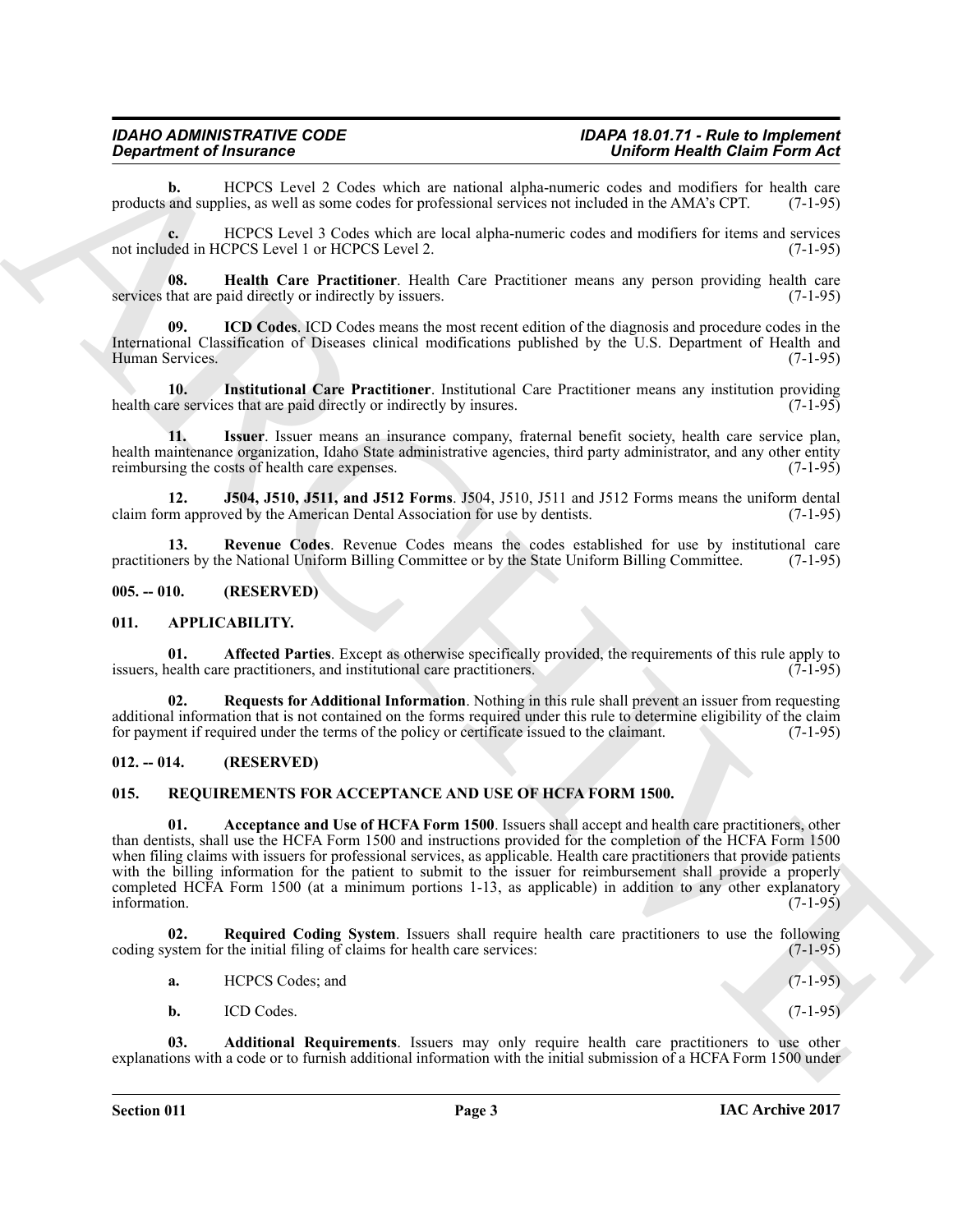the following circumstances: (7-1-95)

- **a.** When the procedure code used describes a treatment or service that is not otherwise classified; or  $(7-1-95)$
- <span id="page-3-9"></span>**b.** When the procedure code can only be substantiated with attachments such as an operating report.  $(7-1-95)$

# <span id="page-3-0"></span>**016. -- 027. (RESERVED)**

# <span id="page-3-8"></span><span id="page-3-1"></span>**028. REQUIREMENTS FOR ACCEPTANCE AND USE OF HCFA FORM UB-92.**

**Experiment of Insurance Control is the UKA Premier of the UKA Premier of the UKA Premier Control is the UKA Premier of the UKA Premier of the UKA Premier Control is the UKA Premier of the UKA Premier Control is the UKA P 01. Acceptance and Use of HCFA Form UB-92**. Issuers shall accept and institutional care practitioner shall use the HCFA Form UB-92 and instructions provided by HCFA and the National Uniform Billing Committee for use of the HCFA Form UB-92 when filing claims with issuers for health care services. Institutional care providers that provide patients directly with information for the patient to submit to the issuer for reimbursement shall provide a properly completed HCFA Form UB-92 in addition to any other explanation information used to bill<br>the patient when requested by the patient. (7-1-95) the patient when requested by the patient.

**02. Required Coding System**. Issuers may only require institutional care practitioners to use the goding system for the initial filing of claims for health care services: (7-1-95) following coding system for the initial filing of claims for health care services:

<span id="page-3-11"></span>

| а. | ICD Codes; |  | $(7-1-95)$ |
|----|------------|--|------------|
|    |            |  |            |

- **b.** Codes contained in the UB-92 National Uniform Billing Data Element specifications; (7-1-95)
- <span id="page-3-10"></span>**c.** HCPCS Codes; and (7-1-95)

**d.** The information outlined in Section 015 of this rule, if the charges include direct services furnished by a health care practitioner, and the direct services are not covered by the instructions for the HCFA Form UB-92.  $(7-1-95)$ 

**03. Hospital Use of HCFA Form 1500**. Hospitals may use the HCFA Form 1500 to supplement a HCFA Form UB-92 or the most recent edition if necessary in billing patients or their representatives or filing claims with issuers for outpatient services. (7-1-95) with issuers for outpatient services.

# <span id="page-3-2"></span>**029. -- 035. (RESERVED)**

# <span id="page-3-12"></span><span id="page-3-3"></span>**036. REQUIREMENTS FOR USE OF J504, J510, J511, AND J512 FORMS.**

<span id="page-3-14"></span>**01. Requirements for Dentists Filing Claims**. Dentists shall use the J504, J510, J511 and J512 Forms and instructions provided by the American Dental Association CDT for use of the J504, J510, J511 and J512 Forms for filing claims with issuers for professional services. Dentists that bill patients directly shall provide a properly completed J504, J510, J511 and J512 Forms in addition to any other form used to bill the patient when requested by the patient. (7-1-95) the patient.  $(7-1-95)$ 

<span id="page-3-13"></span>**02. CDT Codes**. Issuers may not require a dentist to use any code other than the CDT codes for the initial filing of claims for dental care services, unless the use of supplemental codes are defined and permitted in a written contract between the issuer and dentist. (7-1-95)

# <span id="page-3-4"></span>**037. -- 045. (RESERVED)**

# <span id="page-3-6"></span><span id="page-3-5"></span>**046. GENERAL PROVISIONS.**

<span id="page-3-7"></span>**01.** Notification of Change. Health care practitioners, institutional care practitioners and issuers shall, nety (90) days of notification of a change: within ninety (90) days of notification of a change: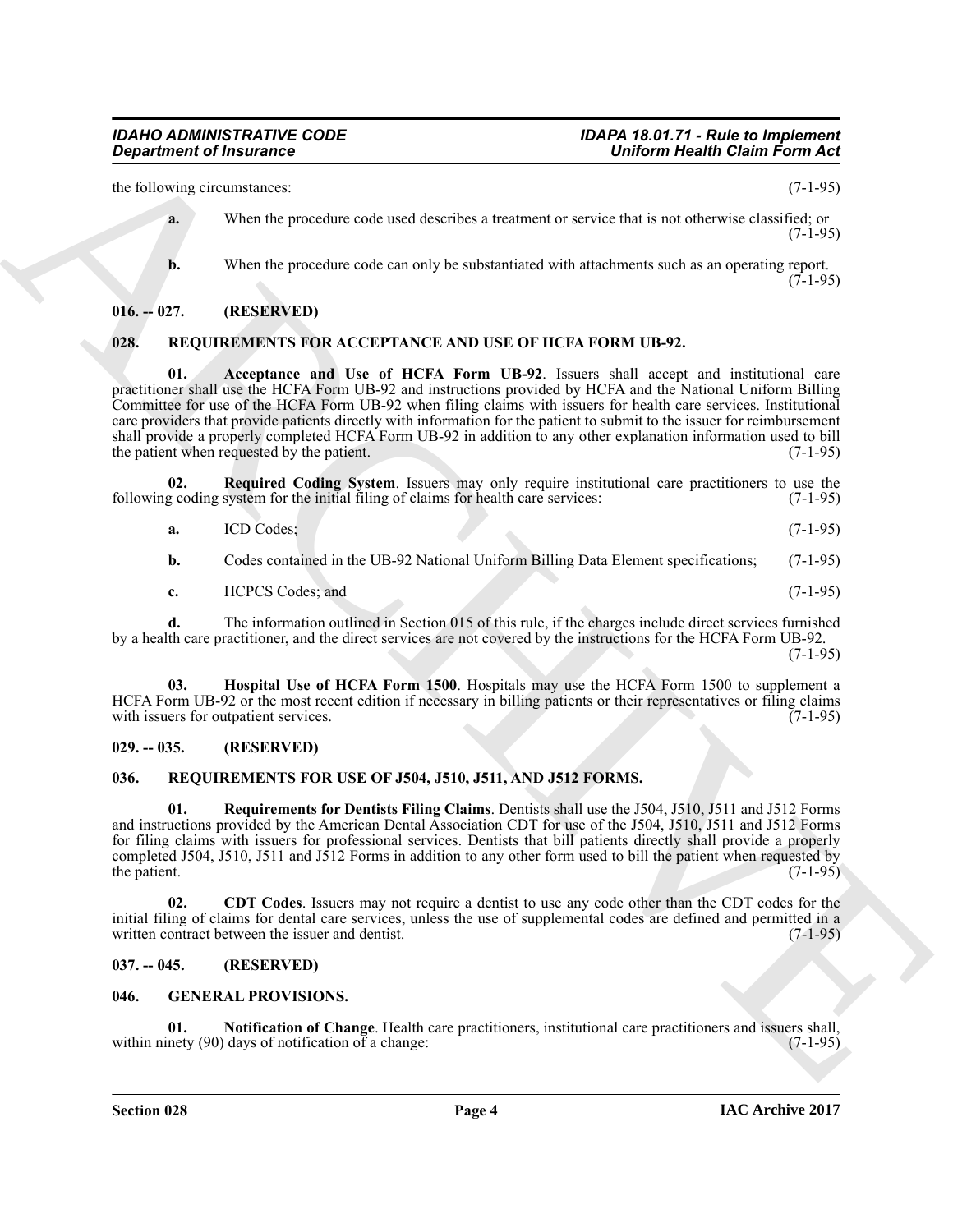**a.** Use and accept the most current editions of the HCFA Form 1500, HCFA Form UB-92 or J504, J510, J511 and J512 Forms and most current instructions for these forms in the billing of patients or their representatives and filing claims with issuers. (7-1-95) representatives and filing claims with issuers.

**b.** Modify their billing and claim processing practices to encompass the coding changes for all billing (7-1-95) (7-1-95) and claim filing.

# <span id="page-4-0"></span>**047. -- 059. (RESERVED)**

# <span id="page-4-1"></span>**060. SEVERABILITY.**

Department of financial control the nuncleus side of the MCM simulation field of the Home Asia (2) and the server of the MCM simulation of the MCM simulation of the MCM simulation of the MCM simulation of the MCM simulati If any provision of this rule or the application thereof to any person or circumstance is for any reason held to be invalid, the remainder of the rule and the application of the provision to other persons or circumstances shall not be affected thereby.

<span id="page-4-2"></span>**061. -- 999. (RESERVED)**